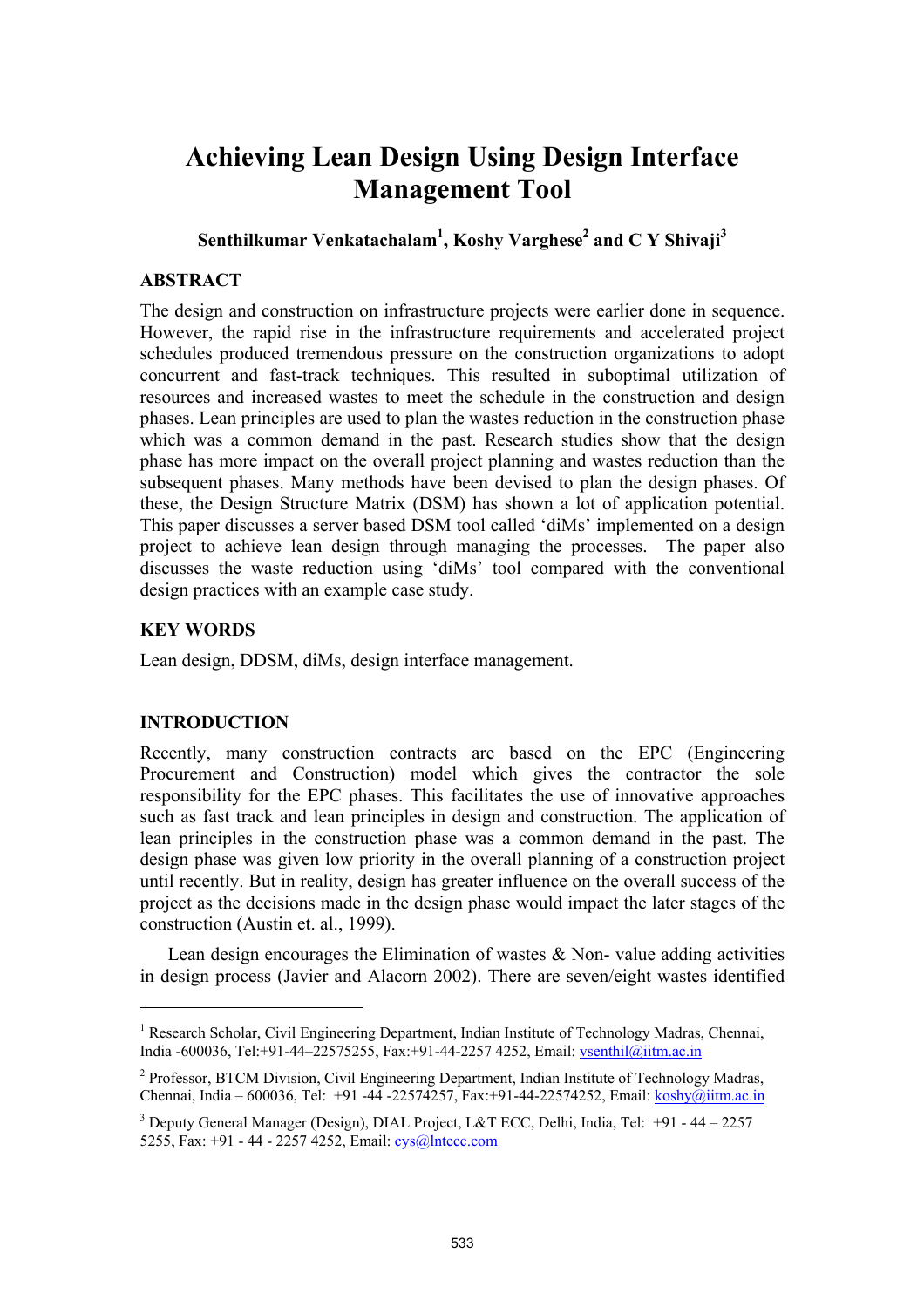by the researchers in the area of lean product development which are as follows; overproducing, waiting, conveyance, processing, inventory, motion, correction and making do (Morgan and Liker, 2008; Koskela, 2004). These wastes exist in the construction design process also. The wastes in the form of the designer's time, effort, resources and construction rework due to design error etc are examples. Hence the design process needs to be effectively modeled. Extensive research has been carried out in modeling the design process and has resulted in the usage of tools such as directed graphs (digraphs), General Evaluation Review Technique (GERT) and Petri-Nets(Petri 1962). These graph-based representations are powerful but they also have some practical limitations (Whitfield et al., 2001).

A matrix based representation called the Dependency Structure Matrix (DSM) was proposed as a compact tool for representing and managing the design process (Steward 1981). Though sophisticated tools have been developed to implement the DSM concepts, the applicability of DSM based methodologies in the real world practices are limited (Colin Gray and Salam Al-Bizri, 2004; Senthilkumar and Varghese, 2008). A DSM can be formulated to capture dependencies at various design levels such as component, team, activity, parameter etc. The progress of the design and its interface with construction is based on the release of the drawings. Hence, the formulation of drawing DSM and its use for design sequencing at a macro level forms a key aspect of design management in the construction projects. However, the designers cannot formulate the 'Drawing DSM' (DDSM) directly as its size is large. Moreover, the identification of interfaces directly in DDSM is tedious and requires significant investment in the designer's time. Hence, a structured methodology is necessary to identify the interfaces and manage the size of the large DDSM. A modified DDSM formation methodology called 'diMs' has been proposed from the field studies (Senthilkumar and Varghese, 2008), as there are no specific guidelines on the decomposition of construction projects to reduce the DDSM size. Further, an automated server based tool has been developed based on the diMs methodology. The objective of this paper is to demonstrate the utility of the "diMs" tool and illustrate the wastes reduction obtained with a case study example.

The paper is organized in six sections; the second section outlines the proposed design management methodology "diMs". The third section introduces the details of the prototype tool. The fourth section explains the case study for the "diMs" implementation. A comparative study on the design wastes between the "diMs" implemented design and the conventional design is demonstrated in the fifth section. This is followed by a summary and discussion in the last section.

#### **'diMs' METHODOLOGY – AN OVERVIEW**

The 'diMs' methodology is implemented in three stages as shown in Fig 1. These are as follows: 1.Entity – Identification, 2.Interface- Identification and 3.Interface-Management. The procedure to implement diMs methodology is based on the following steps. (Refer- Senthilkumar and Varghese, 2009 for detail).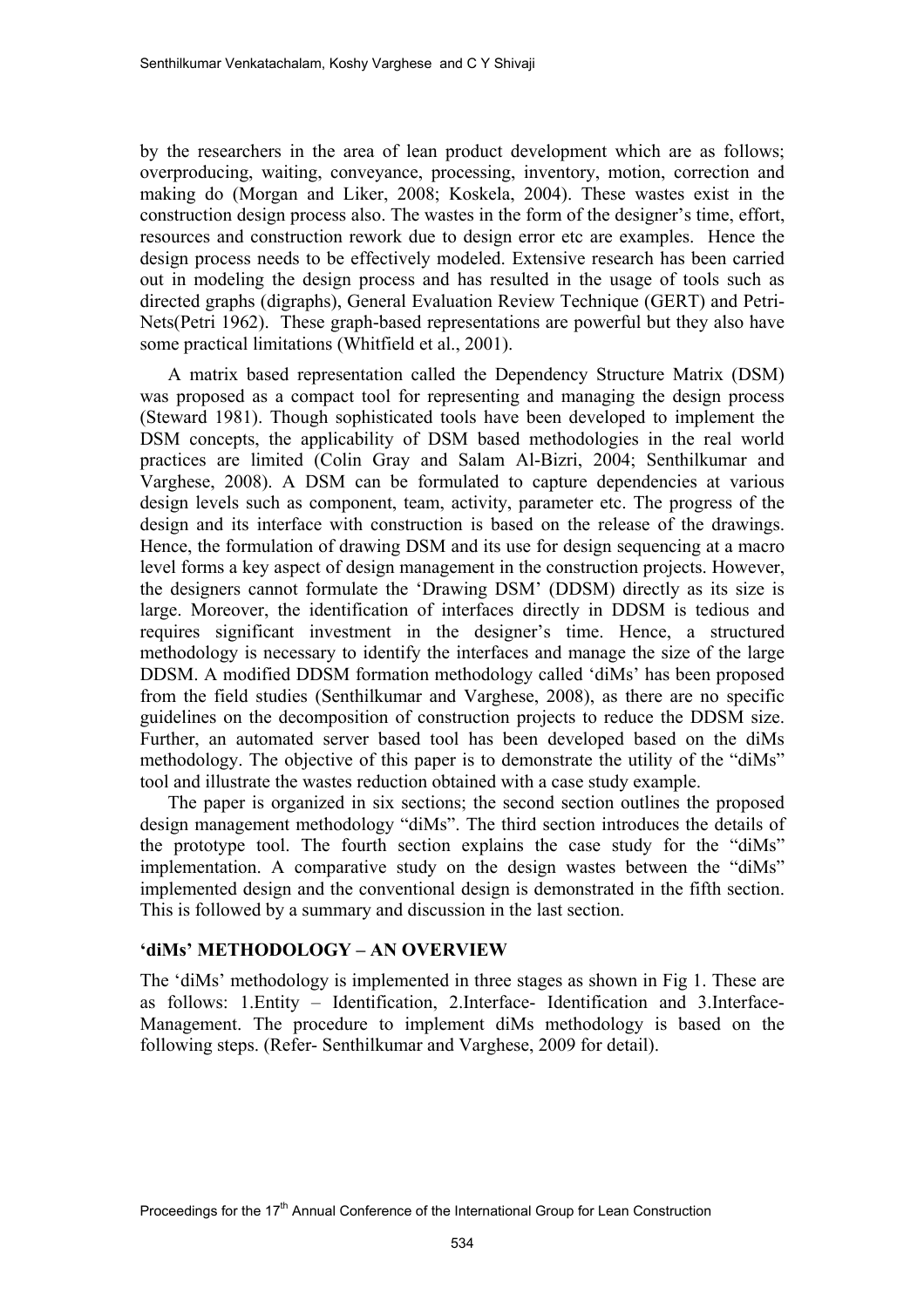

Figure 1: diMs Methodology (Ref: Senthilkumar and Varghese 2008)

Product Development and Design Management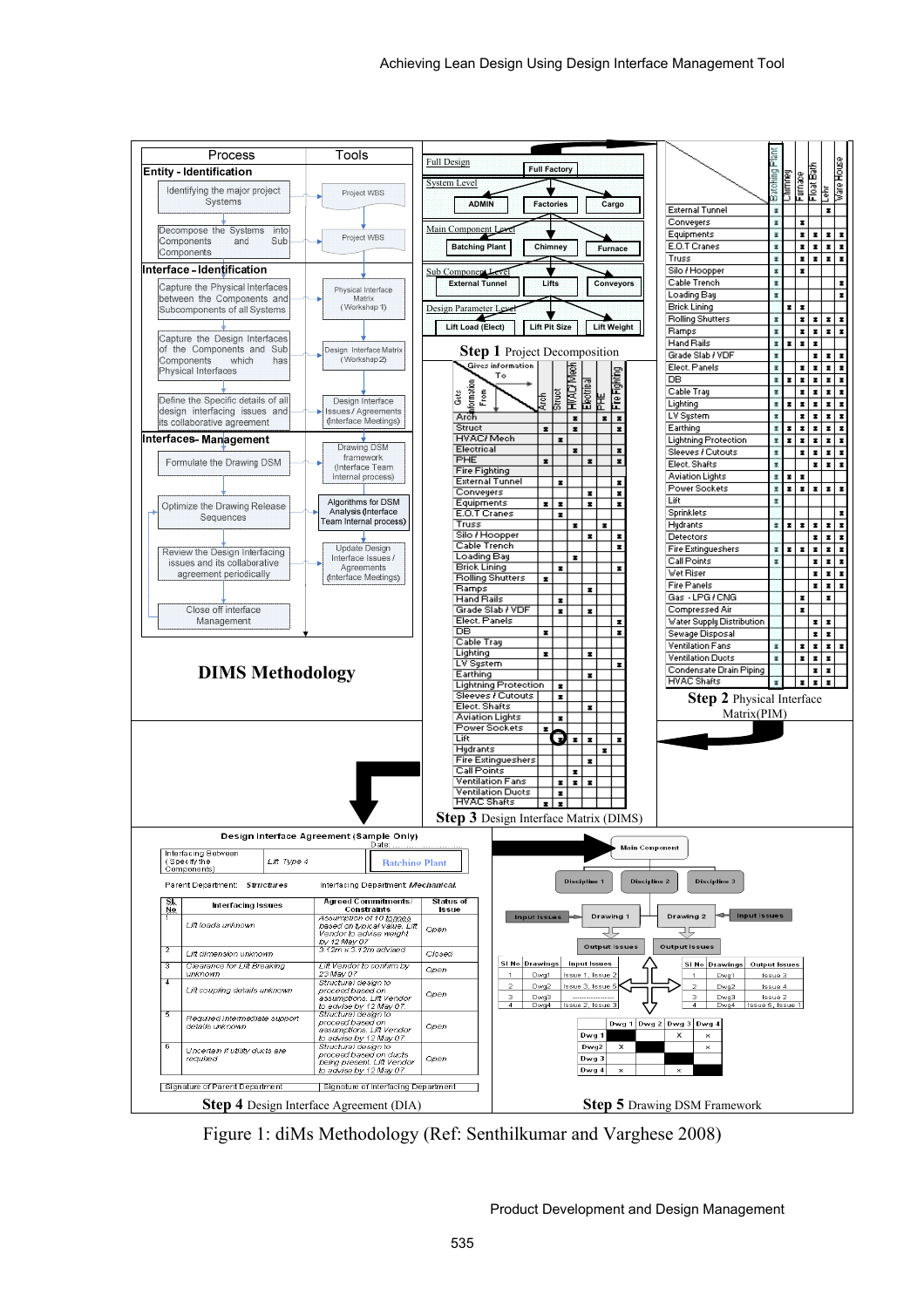- 1. In the Entity-Identification stage, the project is decomposed into various entities. The entities identified are systems, main components, subcomponents and teams.
- 2. In the Interface-Identification stage, the teams involved are required to identify their interfaces with other teams through workshops or brainstorming sessions. The design interfaces between teams can be effectively identified by enumerating the "physical interfaces" between various systems, components and subcomponents. As a result, the physical interfaces are identified for high abstraction levels in the hierarchy through Physical Interface Matrix (PIM).
- 3. From PIM, the design interfaces among design teams are identified in the next step through Design Interface Matrix (DIM).
- 4. Then, each discipline enters the detailed interfacing issues in the form of Design Interface Agreement (DIA).
- 5. Finally, the drawing and issue relationships are identified through mapping the interface issues with drawings as input/output. The Drawing DSM is developed on the basis of the framework in step 5 of figure1. The developed DDSM can be further analyzed (Partitioning and Tearing) for sequencing and other design decision making processes.

 The DDSM development process is incremental, voluminous and requires interaction between multiple members of the design group. Hence a server based software tool was developed to reduce the time and effort required for the interface management process through this methodology.

# **"DiMs" PROTOTYPE TOOL – AN INTRODUCTION**



Figure 2: Software Architecture of "diMs"

A server based automated tool has been developed to facilitate the utilization of the "diMs" methodology. The system is supported with a relational database, a communication engine (which allows active integration of the input data, the 'diMs' processes and the output data) and an effective user interfaces. The software architecture of the system is shown in figure 2. The tool features multiple user authorization levels, access from distributed locations, automated alert messages through system generated e-mails, report creation etc. The system can be hosted on the server at the design office and the interfaced data can be accessed from anywhere through web.

# **CASE STUDY – IMPLEMENTATION OF "DiMs" TOOL**

The "diMs" prototype was implemented in the Airport Services Building design. This design had a lead time of 3 months. There were 6 design disciplines involved other

Proceedings for the 17<sup>th</sup> Annual Conference of the International Group for Lean Construction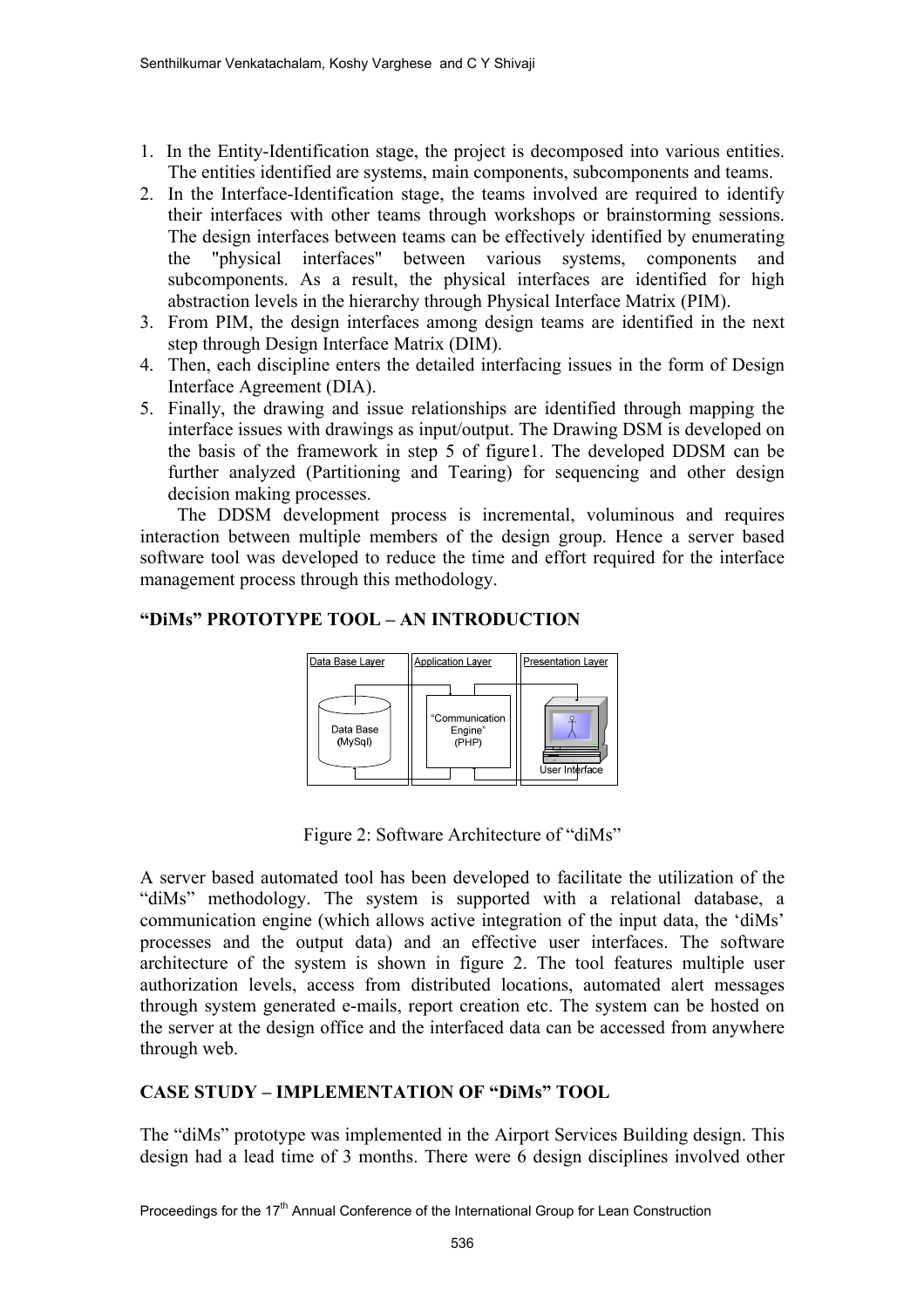than the stakeholders such as the client, subcontractors, consultants, vendors etc. The project was executed in fast track mode (the construction starts more or less in parallel with the design).

Initially, the team members were introduced with the "diMs" terminologies and the methodology followed by a training session. The kick off meeting was arranged to start the process. The team members gave the input for diMs during the kick off meeting. The participant's understanding on the tool and the concept were assured by interacting with them daily. A weekly meeting was decided (Interface Meeting) for discussing the unresolved interface issues or the issues which requires utmost attention. The participants were also advised to raise all their interface issues and responses only through the prototype. The following steps illustrate the implementation of the tool.

1. The "diMs" process starts with the identification of entities such as systems, main component and subcomponents through the workshop. The details such as the name of the entities, dates associated with them (construction date) and the design durations are also been specified. Figure 3 shows the entity definition page.

|                                                                                                                 |                  | Welcome M. Venkatesh<br>Project > Airport Services Building | <b>Design Interface Management System</b><br>" Weaves Interfaces" |            |            |                          |                |
|-----------------------------------------------------------------------------------------------------------------|------------------|-------------------------------------------------------------|-------------------------------------------------------------------|------------|------------|--------------------------|----------------|
| Projects<br>٠                                                                                                   |                  |                                                             |                                                                   |            |            | <b>Create New System</b> |                |
| My Account                                                                                                      | SI <sub>No</sub> | <b>System Name</b>                                          | Choose                                                            | Manage     | Manage     | <b>Created Date</b>      | <b>Actions</b> |
| Logout<br>٠                                                                                                     | 1.               | Main Building                                               | Discipline   Component   Sub Component                            | <b>PIM</b> | <b>DIM</b> | 29-Sep-2008              | 身育             |
|                                                                                                                 | 2.               | CFD Building                                                | Discipline   Component   Sub Component                            | PIM        | DIM        | 29-Sep-2008              | 計自             |
| Ø                                                                                                               | 3.               | DG Building                                                 | Discipline   Component   Sub Component                            | <b>PTM</b> | <b>DIM</b> | 29-Sep-2008              | 計自             |
| This page will show the<br>of<br>the<br>systems                                                                 | 4.               | Underground UG tank                                         | Discipline   Component   Sub Component                            | PIM        | DIM        | 29-Sep-2008              | 計              |
| particular<br>project.<br>particular<br>Clicking<br>$\blacksquare$                                              | 5.               | Underground Fuel tank                                       | Discipline   Component   Sub Component                            | <b>PIM</b> | <b>DIM</b> | 29-Sep-2008              | 身自             |
| navigate to<br>entity<br>that<br>of<br>the<br>details                                                           | 6.               | External                                                    | Discipline   Component   Sub Component                            | PIM        | DIM        | 30-Sep-2008              | P i            |
| entity. The 'PIM' refers<br>Interface<br>Physical<br>Matrix and 'DIM' refers<br>Design Interface Matrix<br>more |                  |                                                             | @Copy right reserved by BTCM division IIT Madras.                 |            |            |                          |                |

Figure 3: Snap Shot of Entity Definition Page in "DiMs"

- 2. The system generates the framework for PIM automatically from the defined entities. PIM is a dynamic matrix and it gets updated when an entity is added / removed from the Data Base to accommodate the frequent scope change in fast track projects. During the first session of the workshop, the users were asked to identify physical interfaces between the already defined main component and subcomponent in the PIM structure. Figure: 3, shows the developed PIM.
- 3. The system generates the DIM structure automatically from the PIM. During the second session of the workshop, the design interfaces were captured through the 'DIM' framework by each team. This workshop facilitates the interface identification process as the participants from all the teams were present in the common working forum (workshop). The physical interfaces forms the basis for the designers to identify the design interfaces. Figure: 4 shows the generated DIM. Different color symbols are used to differentiate the interface status.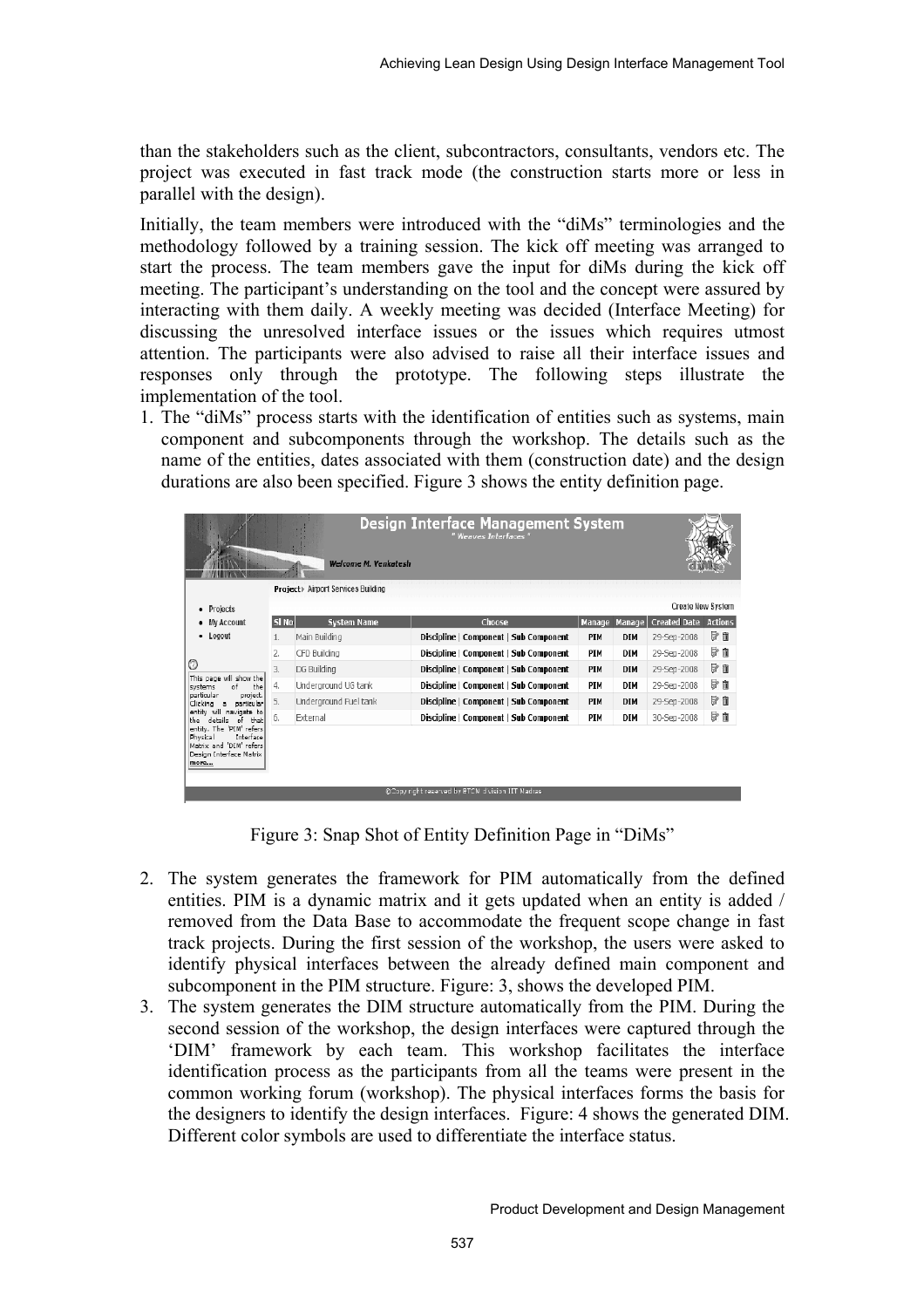| Design Interface Management System<br>Weaves Interfaces<br>Wekame N. Ventatesh |                                                                               |    |                         |            |    |    |                                                                              |  |
|--------------------------------------------------------------------------------|-------------------------------------------------------------------------------|----|-------------------------|------------|----|----|------------------------------------------------------------------------------|--|
|                                                                                | Manage component ▶ Project: Airport Services Building ▶ System: Hain Building |    |                         |            |    |    |                                                                              |  |
| Projects                                                                       |                                                                               |    |                         |            |    |    | Ground Floor First Floor Second Floor Third Floor Fourth Floor Terrace Floor |  |
| <b>My Account</b>                                                              | ACP works                                                                     | Fο | দি⊜                     | 区口         | Eg | ИQ | ПQ                                                                           |  |
| Logout                                                                         | AHH/Duct                                                                      | 区口 | Ρ⊎                      | 区域         | 同量 | Ρ⊎ | Πυ                                                                           |  |
|                                                                                | Airport Operation Control room                                                | ΠΘ | ΓU                      | 口口         | 区局 | 口口 | ΠΨ                                                                           |  |
| Ø<br>This is called Physical                                                   | Air Terminals                                                                 | F. | ΠΘ                      | 臣申         | 同日 | ΓΘ | ΠΘ                                                                           |  |
| Interface Matrix(PIM).<br>It captures the physical                             | Beam/Slabs                                                                    | Fо | ⊽⊜                      | ΓΘ         | ΡΘ | ΓO | ПΘ                                                                           |  |
| Interfaces between the<br>components and<br>main<br>sub components<br>tha      | Cables<br>$(11/111/CMS/1$ ire)                                                | ₽Θ | FQ                      | $F \oplus$ | 巨量 | FΘ | ПΦ                                                                           |  |
| the<br>present<br>In<br>corresponding system                                   | CableTray/Trunking/FlourRaceways                                              | Fo | 区口                      | 区口         | FQ | Fч | ΠQ                                                                           |  |
| more                                                                           | chiller/Condensing<br>Unit                                                    | ПΘ | ПΦ                      | ΠQ         | ΠQ | ПQ | ΓQ                                                                           |  |
|                                                                                | <b>CMS</b>                                                                    | 区口 | RΘ                      | 区中         | 区域 | 反日 | 反じ                                                                           |  |
|                                                                                | Calumn                                                                        | 区口 | 反じ                      | 区域         | 区域 | ΡΘ | 区口                                                                           |  |
|                                                                                | COO                                                                           | ΠĐ | ПО                      | 口口         | ΠQ | RΘ | ΠŪ                                                                           |  |
|                                                                                | Cutouts/Pipesleeves/Tuserls                                                   | ΡΘ | Fo                      | $F \cup$   | Fо | MО | ΓΘ                                                                           |  |
|                                                                                | Drain Outlets                                                                 | ΡΘ | $\overline{v}$ $\oplus$ | ΓQ         | 同員 | FQ | ⊽⊙                                                                           |  |
|                                                                                | Dry wall partition                                                            | ПΘ | 区口                      | 区の         | ИQ | ИQ | ΠQ                                                                           |  |

Figure 4: Snapshot of PIM in "DiMs"

| Manage component > Project: Airport Services Building > System: Main Building > Component:Ground Floor |      |                     |      |                    |             |     |              |                |
|--------------------------------------------------------------------------------------------------------|------|---------------------|------|--------------------|-------------|-----|--------------|----------------|
|                                                                                                        | Arch | <b>Construction</b> | Elec | Fire               | <b>HVAC</b> | PHE | <b>Struc</b> | <b>Systems</b> |
| Arch                                                                                                   |      |                     | ⋒    | Α                  | ி           | ⋒   | ⋒            | А              |
| <b>Construction</b>                                                                                    |      |                     |      |                    |             |     |              |                |
| Elec                                                                                                   | ி    |                     |      | A                  | A           |     | ⋒            | â              |
| <b>Fire</b>                                                                                            | A    |                     | â    |                    | А           | Α   | A            | Α              |
| <b>HVAC</b>                                                                                            | ி    |                     | A    | â                  |             | £à  | €            | A              |
| PHE                                                                                                    | ி-   |                     | 譶    | Priority Interface |             |     | ଈ            | €              |
| <b>Struc</b>                                                                                           | A    |                     | ĥ.   | ଈ                  | bila        | ଈ   | €            | A              |
| <b>Systems</b>                                                                                         | A    |                     | A    | ଈ                  | A           |     | €            |                |
| <b>ACP</b> works                                                                                       | ക    |                     |      |                    |             |     | A            |                |
| <b>AHU/Duct</b>                                                                                        | ⋒    |                     | â    |                    |             | A   |              |                |
| <b>Air_Terminals</b>                                                                                   |      |                     | â    |                    | А           |     |              |                |
| <b>Beam/Slabs</b>                                                                                      |      |                     |      | Α                  | â           |     |              | A              |
| <b>Cables</b><br>(LT/HT/CMS/Fire)                                                                      |      |                     |      |                    |             |     |              |                |
| CableTray/Trunking/FloorRaceways                                                                       |      |                     |      |                    | A           |     | $\mathbf{a}$ | ⋒              |
| <b>CMS</b>                                                                                             |      |                     | А    | Α                  | A           |     |              | ⋒              |
| Column                                                                                                 | A    |                     |      |                    |             |     |              | A              |
| <b>Cutouts/Pipesleeves/Inserts</b>                                                                     | A    |                     | ⋒    | Α                  | А           | A   | A            | Ѧ              |
| <b>Drain Outlets</b>                                                                                   | â    |                     |      |                    |             |     | A            |                |
| <b>Electrical Panel</b>                                                                                |      |                     |      |                    | А           |     |              |                |
| <b>External Services</b>                                                                               | А    |                     | А    | Α                  |             | А   | $\mathbf{a}$ | А              |
| <b>False_Ceiling</b>                                                                                   | A    |                     | А    | Α                  | A           |     |              | Α              |
| <b>False Flooring</b>                                                                                  | A    |                     | А    | Α                  | A           |     | A            | ക              |
| <b>Fans</b>                                                                                            | A    |                     | A    |                    |             |     | A            |                |
| <b>FireControlRoom</b>                                                                                 | A    |                     |      | A                  |             |     |              |                |
| <b>Fire Equipments</b><br>(FHC/FApanels)                                                               | A    |                     |      | Α                  | â           |     |              |                |

Figure: 5 Snapshot of DIM in "DiMs"

- 4. The corresponding interfacing teams were notified by a system generated email when an issue is generated. In response to the e mail, the responses were made through response window (similar to the issues popup).
- 5. These responses are updated in the DIA accordingly through the system database. The DIA has the following details of the interface issues 1. Interface issue 2. Initiator 3. Responder/ Responders 3. Responses 4. Status, 5. Deadlines etc. Similarly the DIM is updated with colored symbols based on its status. The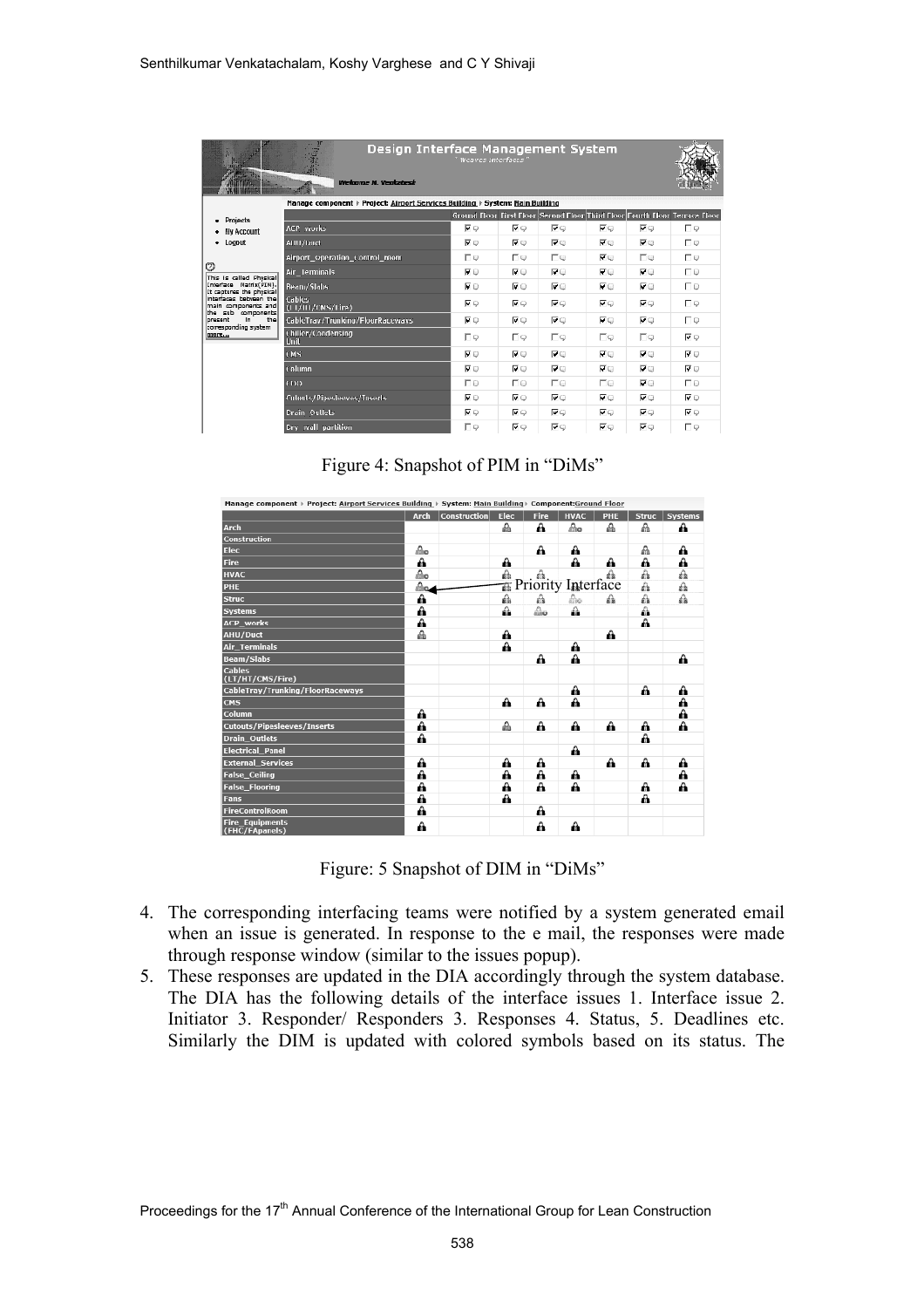priority interfaces<sup>4</sup> (identified based on construction schedule) are notified with the red blink to assist the designers in resolving the issues.



Figure: 6 Snapshot of Issue Definition Popup window in "DiMs"

- 6. Though the users interact through web, weekly interface meeting interactions were required especially when an interface issue required collaboration among three or more teams. Further the priority issues were also resolved during these meetings to meet the construction schedule. Hence the weekly interface meeting was mandatory. The interface discussions in these meetings are facilitated with the system generated report by each team. Each team has two types of issues, 1. Issues which need to be resolved by others and 2. Issues which need to be resolved by own. Further, the above two categories are grouped in two types; 1. Priority issues and 2. Non priority issues. The categorized report can be generated through the report generating page with filtering options in the system as shown in Figure 7.
- 7. Finally, each design team mapped the generated issues as input/ output with each of their drawing. The system generated the DDSM using the issues-drawings relationships established in the above step. This approach of mapping the interface issues as input /output reduce the effort required in identifying the drawing dependencies directly in DDSM as in the case of conventional DSM methodologies.

Even though the DDSM formation and the partitioning were included as a part of the "diMs" tool, the users were highly depending on "PIM", "DIM" and "DIA" to manage their design. As the construction was pulling the design, the designers were forced to resolve the interface issues according to their construction requirements. Since the prioritization of drawing release had been done according to the

l

<sup>&</sup>lt;sup>4</sup> The interfaces, which need to be resolved to meet the construction schedule.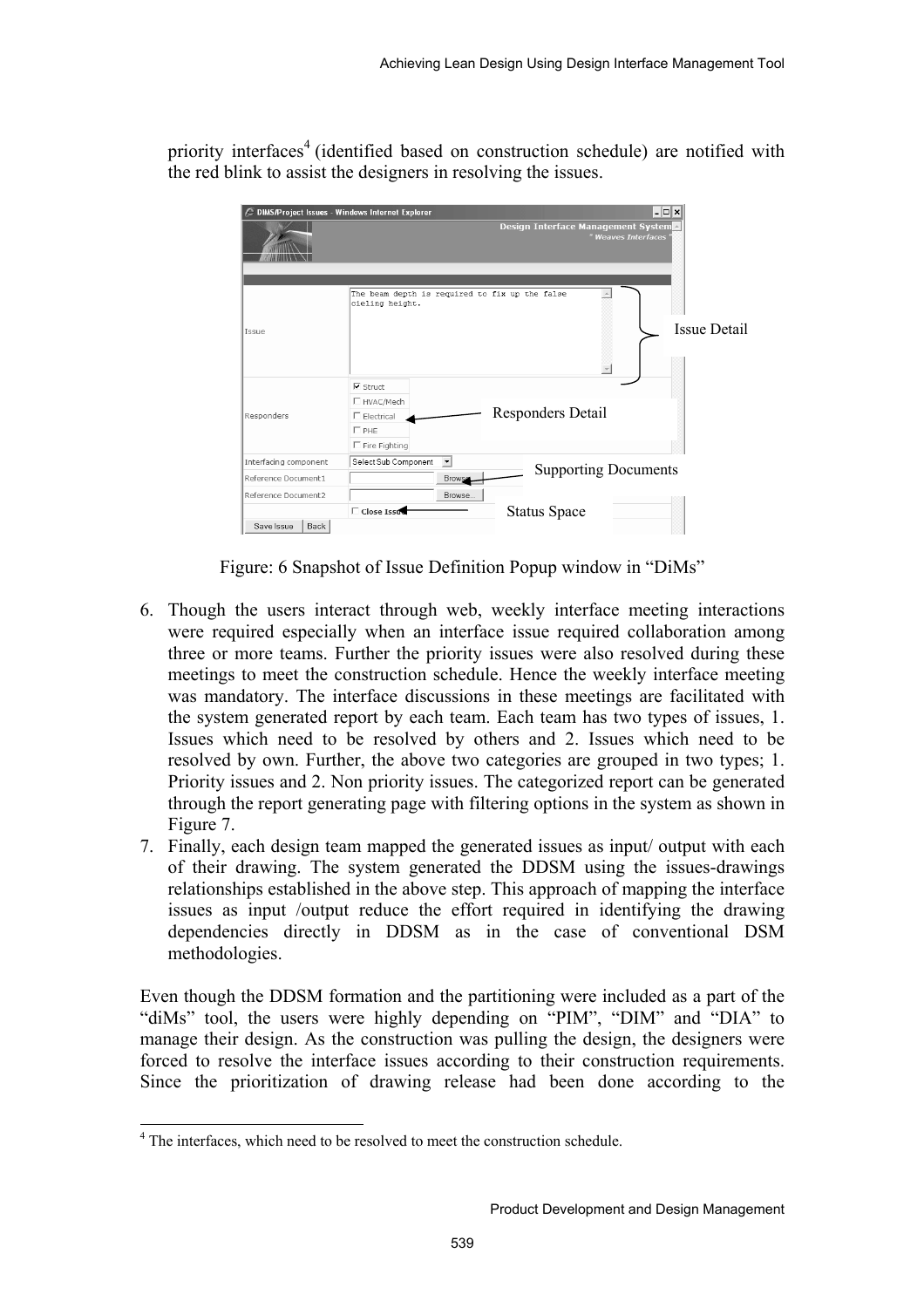construction schedule (Construction Pull Design), the partitioned DDSM based on the design constraints were ignored.

| Design Interface Management System<br>Weaves Interfaces"<br><b>Sup</b><br>Welcome M. Venkatesh<br>- |                                |                              |                |                                 |                              |    |  |
|-----------------------------------------------------------------------------------------------------|--------------------------------|------------------------------|----------------|---------------------------------|------------------------------|----|--|
|                                                                                                     | Search                         |                              |                |                                 |                              |    |  |
| <b>Projects</b>                                                                                     | Select System                  | Main Building                |                | <b>Select Components</b>        | Ground Floor                 |    |  |
| My Account                                                                                          | Select<br><b>SubComponents</b> | Please Select a SubComponent | $\blacksquare$ | <b>Select Initiator</b>         | Struc                        |    |  |
| Logout<br>٠                                                                                         | <b>Select Responders</b>       | Please Select a Responder    | $\blacksquare$ | Select Intefacing<br>Components | Please Select a SubComponent | ۰, |  |
| O<br>This page will give the                                                                        | Select Status                  | Open                         |                | <b>Select Tssues</b>            | Cutial                       |    |  |
| choose his<br>bn.<br>luser<br>for generating<br>option                                              | View Report                    |                              |                |                                 |                              |    |  |
| Onre<br>he<br>reports.<br>generated the report<br>he can able to export                             |                                |                              |                |                                 |                              |    |  |
| the same in to<br>excel<br>by clicking the<br>file<br>excel icon on the right                       |                                |                              |                |                                 |                              |    |  |
| hand top side<br>more                                                                               |                                |                              |                |                                 |                              |    |  |
| StCopy right reperied by BTCM division IIT Madree                                                   |                                |                              |                |                                 |                              |    |  |

Figure 17: Report Page in 'DiMs' for Glass Factory Design

# **DESIGN WASTES ASSESSMENT – COMPARATIVE ANALYSIS WITH EXISTING PRACTICE**

The first author assessed the design wastes generated during the design process. This "diMs" used design process is compared with the existing design process. The improvements observed based on the comparative study are justified through multiple sources of evidences (Robert K. Yin, 2003) of this case study. The evidences include a questionnaire interview, documentation analysis, archival records, participatory observation and interviews. The comparative study starts with the establishment of the assessment criteria. The assessment criteria includes the number of revisions, amount of delay, duration of design interface process, the number of site rework, the number of clashes etc. The structured questionnaire with assessment criteria was circulated to two categories of responders. The first category is the users of the "diMs" tool and other category is the designers who didn't use "diMs" methodology (used conventional design management methods). Thirteen responders were identified in each category and the proportion of responders in terms of experience and disciplines are same in both the categories. The criteria were assessed through the response in terms of five point Likert scale (presented in bottom of table 1). The responses are tested for the improvements of the design management through the assessment criteria using independent samples - T tests. The hypothesis test results are shown in table 1.

The above mentioned questionnaire survey results are supported using archival data and available records such as NCRs, Document Control Index etc of the two categories of designs. This is shown in Table 2. The improvements were noted in the area of: 1. Reduction in revisions, 2. Increase in productivity, 3. Reduction of submission delay etc. In addition, the reasons for the improvements were asked to the designers through interview. The designers felt that these improvements are based on the encouraged collaborative decisions made using the tool through the weekly meeting and communication capabilities of the tool. The designers believed that the delay had been totally eliminated because of the tool's color coded issue status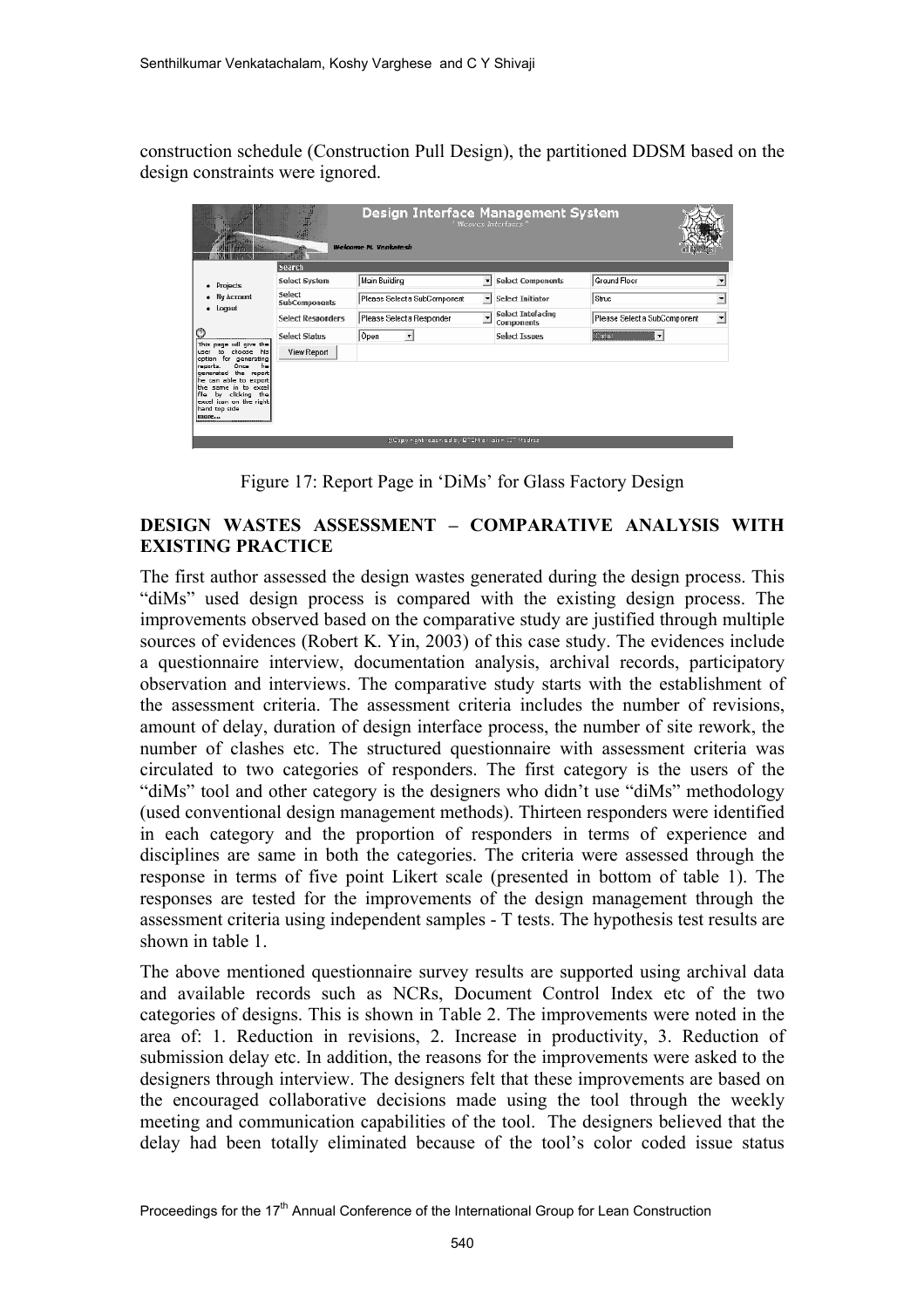symbols and email alerts. The designers also added that the reduced response time and the cycle time for the interface issue increased the productivity of the designer and the draftsmen. Further, the system also reduced indirect wastes such as the cost of hardcopies, postal charges, time taken for postages etc. In addition, the utilization of the web based automated tool, eliminates the temporal and geographical barriers for the interface information flow.

Table 1: Questionnaire Survey Results Against the Wastes Assessment Criteria

|                                                                                                                                                                                                   |                                                                                                               |                                    |                | <b>Mean Value from Questionnaire</b> |
|---------------------------------------------------------------------------------------------------------------------------------------------------------------------------------------------------|---------------------------------------------------------------------------------------------------------------|------------------------------------|----------------|--------------------------------------|
| SI.<br>No                                                                                                                                                                                         | <b>Assessment Criteria</b>                                                                                    | <b>Hypothesis</b><br><b>Result</b> | With<br>"diMs" | <b>Without</b><br>"diMs"             |
| 1                                                                                                                                                                                                 | Frequency of Clashes Detected.                                                                                | Ho - Rejected                      | 2.33           | 3.46                                 |
| 2                                                                                                                                                                                                 | Frequency of Design Rework Occurred.                                                                          | Ho - Rejected                      | 2.45           | 3.61                                 |
| 3                                                                                                                                                                                                 | Frequency of Drawing Revisions Happened                                                                       | Ho - Rejected                      | 2.25           | 3.54                                 |
| 4                                                                                                                                                                                                 | Frequency of Site Queries Obtained.                                                                           | Ho - Rejected                      | 2.5            | 4.08                                 |
| 6                                                                                                                                                                                                 | Frequency of delay Occurred.                                                                                  | Ho - Rejected                      | 2.33           | 3.31                                 |
|                                                                                                                                                                                                   | Average Overall Interface Time                                                                                |                                    | $3.0$ days     | 8.5 days                             |
| (Independent samples T-test)<br>Note:<br>Null Hypothesis = Ho - No Change in Assessment Criteria,<br>Alternate Hypothesis = H1 - There is a Change in Assessment Criteria<br>* - Measured in Days | Scale<br>$\mathbf{1}$ .<br><b>Never</b><br>2.<br>Sometime<br>3.<br>Average<br>Often<br>4.<br>5.<br>Very Often |                                    |                |                                      |

| Table 2: Archival Data and Available Record Analysis for Wastes Assessments |  |  |
|-----------------------------------------------------------------------------|--|--|
|                                                                             |  |  |

| N <sub>0</sub> | <b>Assessment Criteria</b>                 | With " diMs"              | Without "diMs"            |
|----------------|--------------------------------------------|---------------------------|---------------------------|
|                | Total Area                                 | 3850 m <sup>2</sup> (G+4) | 4600 m <sup>2</sup> (G+2) |
| 2              | Design Durations                           | 3 months                  | 4 months                  |
| 3              | Number of Design Disciplines Involved      | $6+$                      | $6+$                      |
| $\overline{4}$ | Total number of Drawings Released          | 143                       | 102                       |
| 5              | Number of Revisions on Arch and Structural | $15\%$                    | 48 %                      |
|                | Drawings in %                              |                           |                           |
| 6              | Number of Delay in First Submissions       | Nil                       | 29                        |
| 7              | Productivity                               | 14.3 Dwgs / Engineer      | 10.22 Dwgs/ Engineer      |
|                | (Drawings/ Engineer or Drafter)            | 17.8 Dwgs / Drafter       | 12.27 Dwgs / Drafter      |
| $\mathbf Q$    | Number of Site Rework Due to Design Error  |                           | 6                         |

# **SUMMARY AND DISCUSSIONS**

The lean principle of reducing wastes and improving quality in design has been addressed by better interface management and information flow methodology. The "diMs" methodology is demonstrated through an airport building design case study. The web based information communication, email notifications and alert messages reduce the cycle time of design iterations which in turn helps to reduce delay. The integrated project database encourages the improved sharing of information during its design life. This eliminates the redundant activities and design data input mismatch among the designers, saves the designer's time, reduces the wastes and increases their productivity. The comparative study shows that the design management is improved and the design wastes are reduced. Though the designer is required to spend more time at the initial stages, the overall interface management time is reduced by the reduction of rework, revisions.